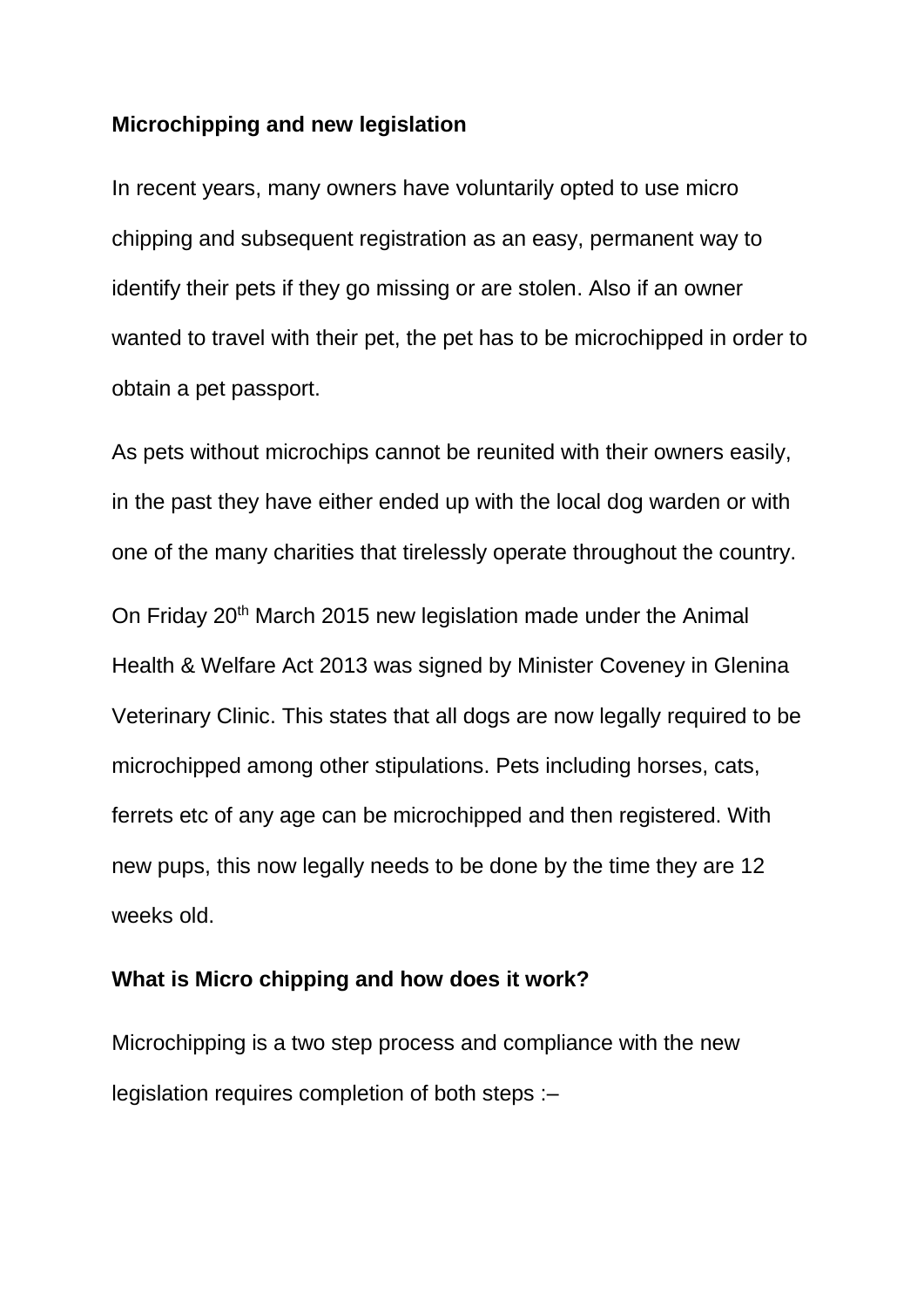- a) insertion of a tiny computer chip under the skin of a pet by an authorised person, usually between the shoulder blades
- b) registration of the pet on a specific database

The tiny computer chip (size of a rice grain) contains a unique 15-digit identification number that can be attributed to an individual animal. It is encapsulated within a biocompatible material (same material used to make human pacemakers). Once inserted, the pet's body tissue surrounding the microchip attaches itself, preventing movement of the chip where it will stay for the life of the animal. This provides a permanent identification which cannot be lost, changed or deliberately removed. A radio signal transmitted from a scanner is used to read this number through the skin of your pet.

Registration is a vital part of the process as microchips must be registered alongside the owners' details on an authorised database. If the pet is re-homed or the owners' details change, then the database needs to up-dated. This may incur a nominal administration fee.

Most countries have at least one database, and many of these form part of international networks. For example, Fido's list of registered microchips is shared with [EuroPetNet.](http://www.europetnet.com/Home.aspx) All Irish microchipped animals are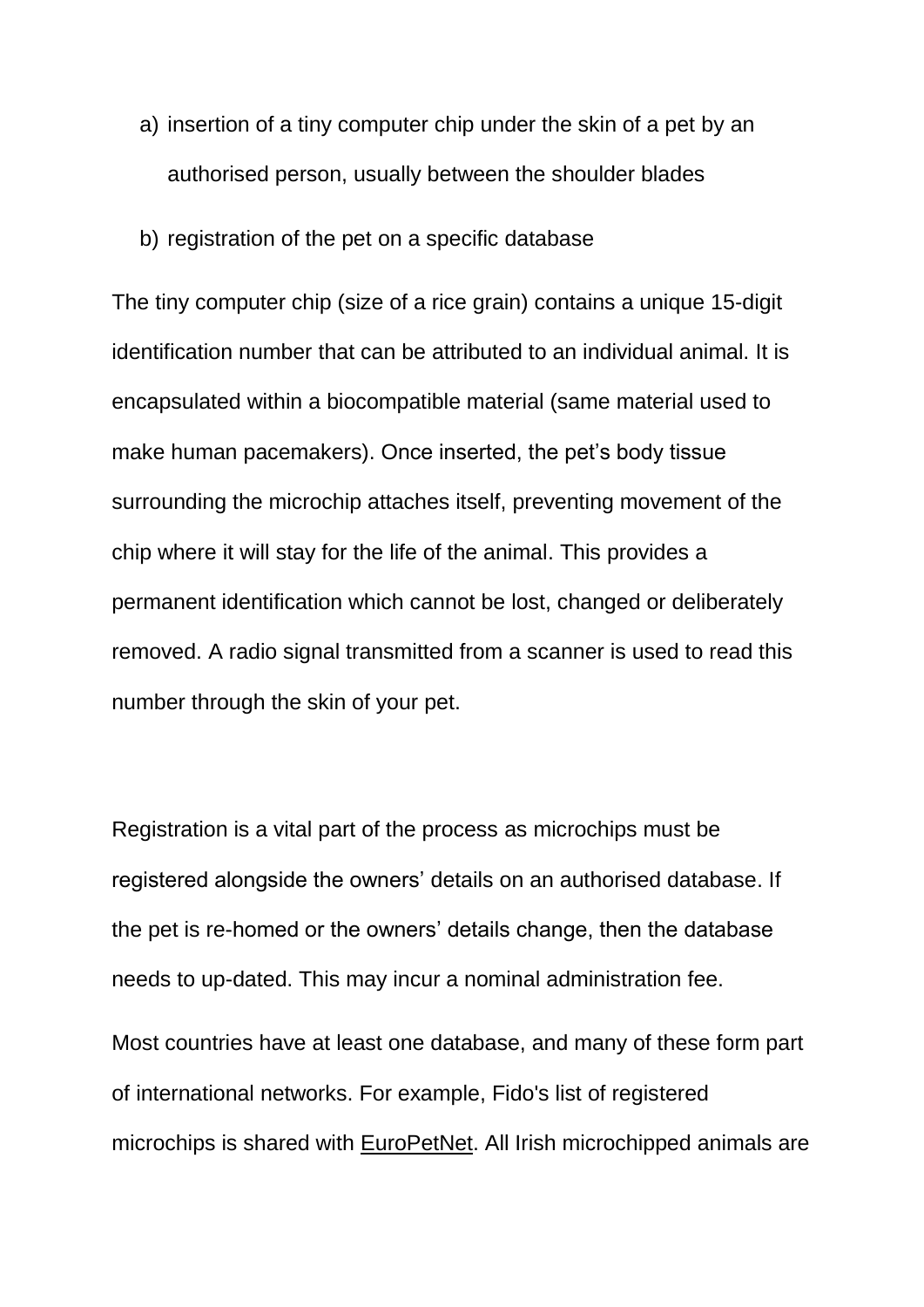registered on a European database so you can choose which company you like to register with. If a pet is moved to a new country for long periods of time, then the pet needs to be registered with that specific country database within three weeks.

Once a lost pet is scanned by an authorised person such as dog wardens, veterinarians/ veterinary nurses or animal welfare centre professionals, the database information can be accessed in order to trace their owners as long as their information is up to date.

Other uses for microchips include activated feeders or door flaps that scan and recognise the specific microchip numbers. This will stop other animals from stealing food or entering the house.

## **New Legislation on microchipping**

The dog microchipping programme will be rolled out on a phased basis, beginning with pups in September 2015 and will be expanded to all dogs in March 2016. The scheme is going to be enforced by local authorities, DAFM and An Garda Siochana will be responsible for enforcing the law. Veterinary professionals will also be asked to remind owners to microchip their dogs. The focus will be on encouraging compliance but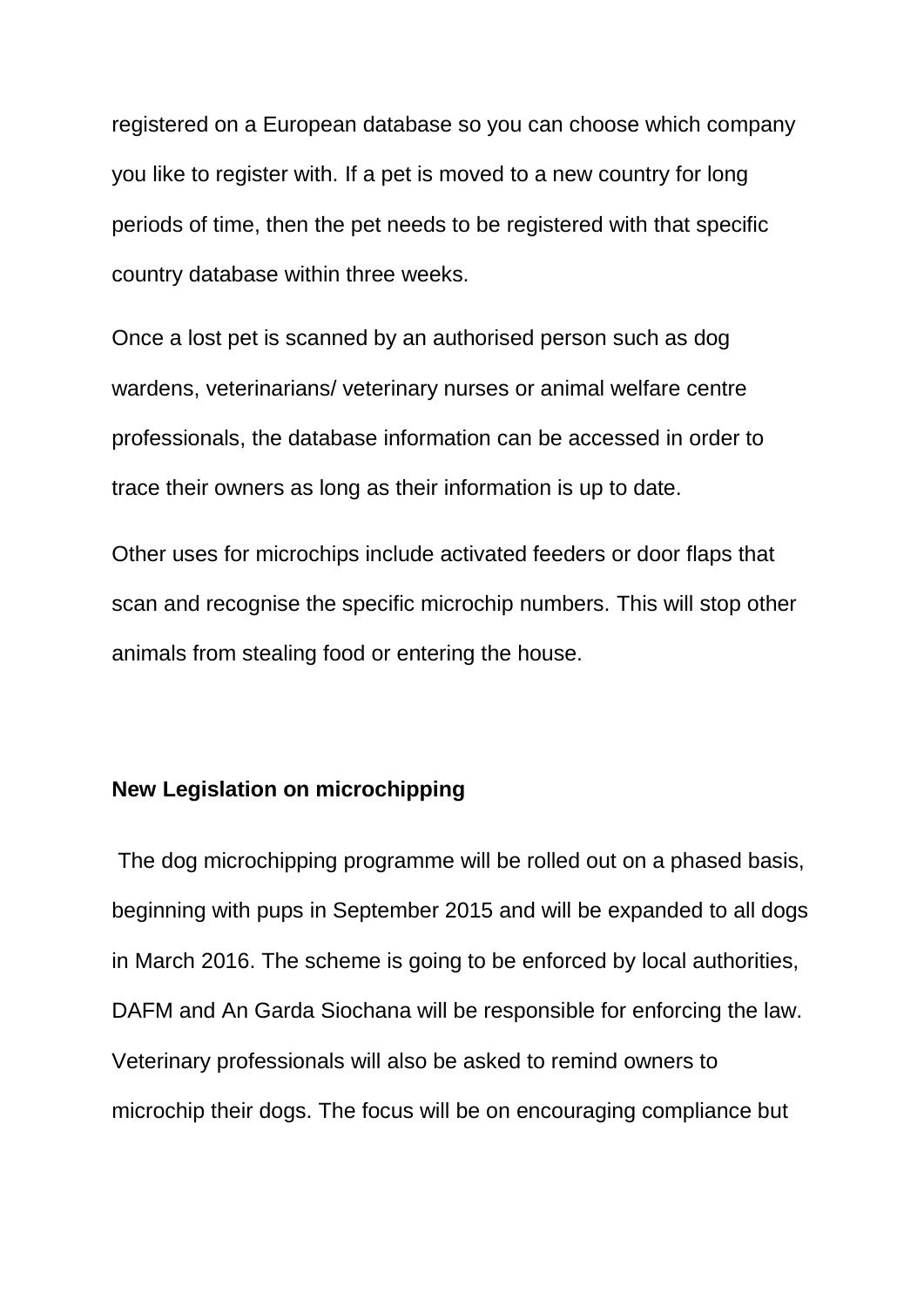enforcement remains an important tool to be used in appropriate circumstances.

Owners of dogs found without a chip after April 2016 will have a short amount of time to have the procedure carried out. Those who refuse to microchip their dogs could face a fine of up to  $\epsilon$ 5,000.

At the signing of the new regulations, Minister Coveney stated "*widespread Microchipping of all dogs will have a number of positive benefits. It will provide a basic tool to protect the welfare of all dogs and assist with speedily uniting stray dogs with their owners." Furthermore he said "it will act as a deterrent for those who abandon dogs and assist in identifying marauding dogs and those that pose a threat to livestock or people."*

The Minister also said that many responsible owners have already had their dog's microchipped and the vast majority of these will be compliant with the new regulations. These will require that the microchip used to be ISO compliant and that the microchip details are registered on a database. The Minister added "*it is important that dog owners ensure that the registered details are up to date and correct so that if their dog is lost they can be contacted."*